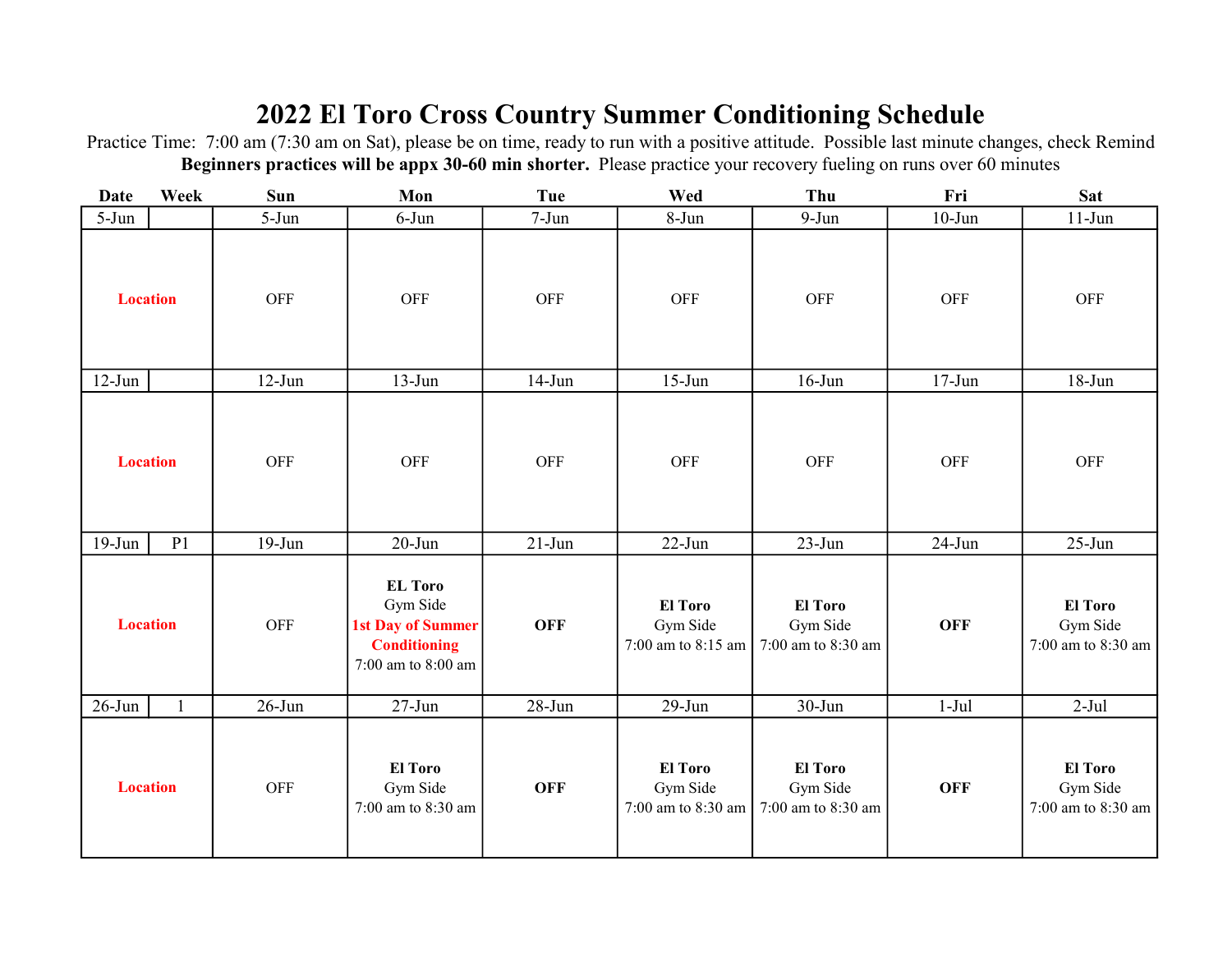| Date                                                               | Week           | Sun                | Mon                                                                                     | Tue                                                                    | Wed                                              | Thu                                                                                | Fri                                              | <b>Sat</b>                                                                              |
|--------------------------------------------------------------------|----------------|--------------------|-----------------------------------------------------------------------------------------|------------------------------------------------------------------------|--------------------------------------------------|------------------------------------------------------------------------------------|--------------------------------------------------|-----------------------------------------------------------------------------------------|
| $3-Jul$                                                            | $\overline{2}$ | $3-Jul$            | $4-Jul$                                                                                 | $5-Jul$                                                                | $6$ -Jul                                         | $7-Jul$                                                                            | $8-Jul$                                          | $9-Jul$                                                                                 |
| <b>Location</b>                                                    |                | <b>OFF</b>         | <b>ROYO</b>                                                                             | <b>El Toro</b><br>Gym Side<br>7:00 am to 8:30 am                       | <b>El Toro</b><br>Gym Side<br>7:00 am to 8:30 am | <b>El Toro</b><br>Gym Side<br><b>Time Trial</b><br>7:00 am to 8:30 am              | <b>El Toro</b><br>Gym Side<br>7:00 am to 8:30 am | <b>El Toro</b><br>Gym Side<br>7:00 am to 8:30 am                                        |
| $10-Jul$                                                           | $\overline{3}$ | $10-Jul$           | $11-Jul$                                                                                | $12-Jul$                                                               | $13-Jul$                                         | $14-Jul$                                                                           | $15$ -Jul                                        | $16$ -Jul                                                                               |
| <b>Location</b><br><b>Flagstaff Varsity</b><br><b>Camp - 14-20</b> |                | ROYO or OFF        | <b>El Toro</b><br>Gym Side<br>7:00 am to 9:00 am                                        | <b>El Toro</b><br>Gym Side<br>Make Up Time Trial<br>7:00 am to 9:00 am | <b>El Toro</b><br>Gym Side<br>7:00 am to 9:00 am | <b>El Toro</b><br>Gym Side<br>7:00 am to 9:00 am                                   | <b>El Toro</b><br>Gym Side<br>7:00 am to 8:30 am | <b>El Toro</b><br><b>Gym Side</b><br>7:00 am to 9:00 am                                 |
| $17-Jul$                                                           | $\overline{4}$ | $17-Jul$           | $18-Jul$                                                                                | $19-Jul$                                                               | $20 -$ Jul                                       | $21-Jul$                                                                           | $22$ -Jul                                        | $23-Jul$                                                                                |
| <b>Location</b><br><b>Flagstaff Varsity</b><br><b>Camp - 14-20</b> |                | <b>ROYO</b> or OFF | <b>El Toro</b><br>Gym Side<br>7:00 am to $10:00$ am                                     | <b>El Toro</b><br><b>Gym Side</b><br>$7:00$ am to $9:00$ am            | <b>El Toro</b><br>Gym Side<br>7:00 am to 9:00 am | <b>El Toro</b><br>Gym Side<br>7:00 am to 9:30 am                                   | <b>El Toro</b><br>Gym Side<br>7:00 am to 9:00 am | <b>El Toro</b><br>Gym Side<br>7:00 am to 10:00 am                                       |
| $24-Jul$                                                           | 5              | $24-Jul$           | $25$ -Jul                                                                               | $26$ -Jul                                                              | $27 -$ Jul                                       | $28-Jul$                                                                           | $29-Jul$                                         | $30-Jul$                                                                                |
| <b>Location</b>                                                    |                | ROYO or OFF        | <b>La Tierra</b><br>24150 Lindley St<br><b>Mission Viejo</b><br>$7:30$ am to $10:00$ am | <b>El Toro</b><br>Gym Side<br>7:00 am to 9:00 am                       | <b>El Toro</b><br>Gym Side<br>7:00 am to 9:30 am | <b>La Tierra</b><br>24150 Lindley St<br><b>Mission Viejo</b><br>7:00 am to 9:30 am | <b>El Toro</b><br>Gym Side<br>7:00 am to 9:00 am | <b>La Tierra</b><br>24150 Lindley St<br><b>Mission Viejo</b><br>$7:30$ am to $10:00$ am |